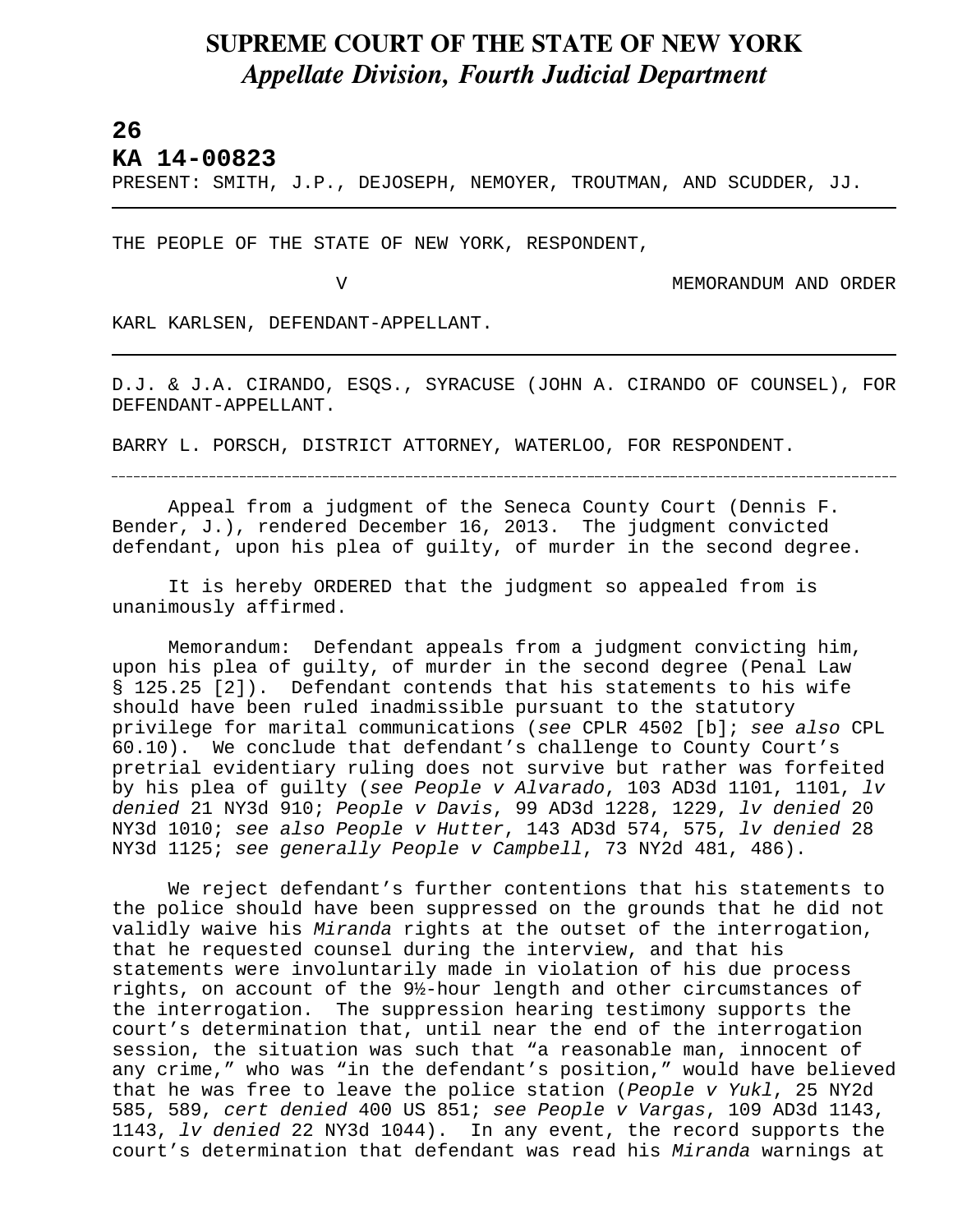the outset of the interrogation and waived his rights, agreeing to speak with investigators in the absence of counsel (*see People v Pierce*, 142 AD3d 1341, 1341-1342; *People v Carbonaro*, 135 AD3d 1543, 1547-1548, *lv denied* 27 NY3d 994, *reconsideration denied* 27 NY3d 1149). We further conclude that the record supports the court's determination that defendant did not, at any time during the interrogation, unequivocally request the assistance of counsel (*see People v Schluter***,** 136 AD3d 1363, 1364, *lv denied* 27 NY3d 1138; *People v Twillie*, 28 AD3d 1236, 1237, *lv denied* 7 NY3d 795; *People v Ashraf*, 186 AD2d 1057, 1057-1058, *lv denied* 80 NY2d 1025).

Based on the record of the suppression hearing, which includes a videotape of the interrogation, we conclude that defendant's statements were not elicited by the police in violation of defendant's due process rights (*see generally Colorado v Connelly*, 479 US 157, 167; *People v Mateo*, 2 NY3d 383, 413, *cert denied* 542 US 946). "It is axiomatic that the length of the interrogation period 'does not, by itself, render the statement[s] involuntary' " (*People v Clark*, 139 AD3d 1368, 1369, *lv denied* 28 NY3d 928; *see People v Weeks*, 15 AD3d 845, 847, *lv denied* 4 NY3d 892). In any event, taking into account that defendant was not in custody for nearly all of the interrogation, we conclude that the length of the interrogation in this case was not such that it deprived defendant of due process (*see Clark*, 139 AD3d at 1369; *People v Gega*, 74 AD3d 1229, 1231, *lv denied* 15 NY3d 851, *reconsideration denied* 15 NY3d 920; *see also People v Guilford*, 21 NY3d 205, 212-215; *see generally People v Anderson*, 42 NY2d 35, 39). Nothing in the record before us supports defendant's contention that the police employed physical or psychological tactics that were "so fundamentally unfair as to deny [him] due process" and "induce a false confession" (*People v Bradberry*, 131 AD3d 800, 802 [internal quotation marks omitted]; *see People v Tarsia*, 50 NY2d 1, 11). Based on the totality of the circumstances, we conclude that defendant's will was not overborne and that his statements to the police were voluntarily made (*see Clark*, 139 AD3d at 1369; *People v Sylvester*, 15 AD3d 934, 935, *lv denied* 4 NY3d 836; *see generally Mateo*, 2 NY3d at 413).

Defendant's contention that the court erred in accepting his guilty plea is unpreserved for our review, inasmuch as defendant did not move to withdraw the plea or vacate the judgment of conviction (*see* CPL 220.60 [3]; *see also* CPL 440.10), and nothing on the face of the record calls into question the voluntariness of the plea or casts significant doubt upon defendant's guilt (*see People v Mobley*, 118 AD3d 1336, 1337, *lv denied* 24 NY3d 1121; *People v Robinson*, 112 AD3d 1349, 1349, *lv denied* 23 NY3d 1042). In any event, there is no merit to the contention. Defendant was not entitled to assurances at the time of the plea that California would not prosecute him for an unrelated homicide, and defendant's plea of guilty was not induced by the contemporaneous expressions of irresolution or uncertainty whether California might do so. Further, the court did not fail to discharge any duty that it might have been under to inquire into defendant's mental capacity to plead guilty (*see generally People v Taylor*, 13 AD3d 1168, 1169-1170, *lv denied* 4 NY3d 836). Nothing on the face of the record demonstrates that defendant lacked a rational understanding